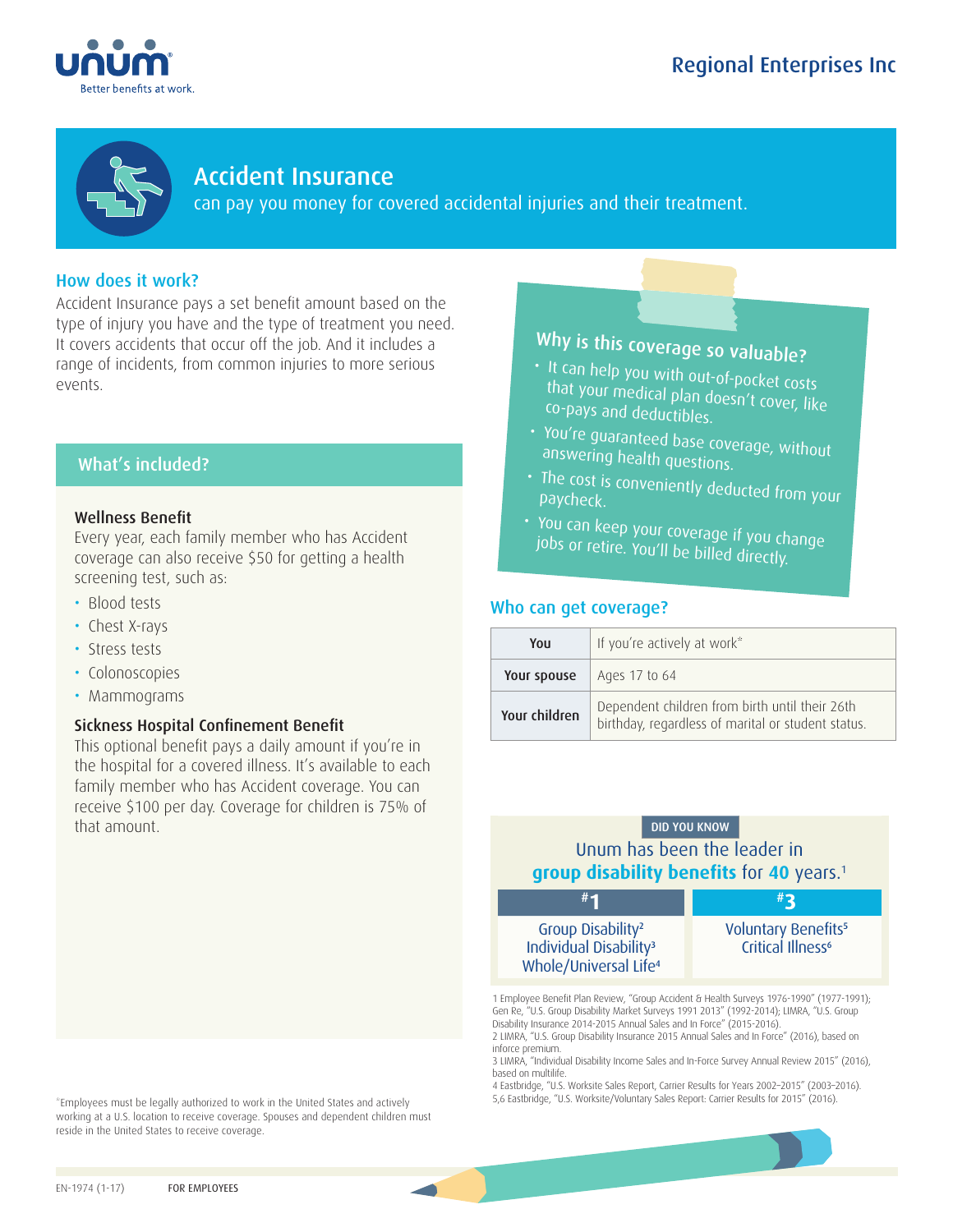#### See Schedule of Benefits for a complete listing of what is covered.

#### THIS IS A LIMITED BENEFITS POLICY.

#### Effective date of coverage

Coverage becomes effective on the first day of the month in which payroll deductions begin.

#### Exclusions and limitations

Unum will not pay benefits for a claim that is caused by, contributed to by or occurs as a result of:

- participating in war or act of war, whether declared or undeclared;
- committing acts of terrorism;
- riding in or driving any motor-driven vehicle in a race, stunt show or speed test;
- operating, learning to operate, serving as a crew member of or jumping, parachuting, or falling from any aircraft or hot air balloon, including those which are not motor-driven. This does not include flying as a fare paying passenger;
- engaging in hang-gliding, bungee jumping, sailgliding, parasailing, parakiting;
- participating or attempting to participate in a felony, being engaged in an illegal occupation or being incarcerated in a penal institution;
- committing or trying to commit suicide or injuring oneself yourself, whether sane or not;
- practicing for or participating in any semi-professional or professional competitive athletic contests for which any type of compensation or remuneration is received; • having a work related injury
- having any sickness or declining process caused by a sickness, including physical or mental infirmity including any treatment for allergic reactions. Unum also will not pay benefits to diagnose or treat the sickness. Sickness means any illness, infection, disease or any other abnormal physical condition which is not caused by an injury. In addition to the exclusions listed above, Unum will also not pay the catastrophic accidental dismemberment or catastrophic accidental loss benefit for the following injuries that are caused by or are the result of:
- an insured's being intoxicated or under the influence of any narcotic unless administered on the advice of a physician; or

• injuries to a dependent child received during the birth.

#### Sickness Hospital Confinement Benefit exclusions

Unum will not pay benefits for a claim that is caused by, contributed to by or occurs as a result of:

- participating in war or act of war, whether declared or undeclared;
- committing acts of terrorism;
- treatment for alcoholism or drug addiction, unless the insured is addicted to a narcotic taken on the advice of a physician;
- treatment for dental care or dental care procedures;
- elective procedures and/or cosmetic surgery or reconstructive surgery, unless it is a result of trauma, infection or other diseases;
- hospital confinement caused by, contributed to by, or resulting from your mental illness. However, dementia as a result of stroke, trauma, viral infection, Alzheimer's disease or other conditions not listed which are not usually treated by a mental health provider or other qualified provider using psychotherapy, psychotropic drugs, or other similar methods of treatment are covered under this policy;
- any hospital confinement of a newborn following the birth unless the newborn is sick or injured.

#### Termination of employee coverage

If you choose to cancel your coverage under the policy, your coverage ends on the first of the month following the date you provide notification to your employer. Otherwise, your coverage under the policy ends on the earliest of the:

- date this policy is cancelled;
- date you are no longer in an eligible group;
- date your eligible group is no longer covered;
- date of your death;
- last day of the period for which you made any required contributions; or last day you are in active employment. However, as long as premium is paid as required, coverage will continue if you elect to continue coverage under the Portability provision or in accordance with the layoff and leave of absence provisions of this policy. Unum will provide coverage for a payable claim which occurs while you are covered under this policy. THIS IS A LIMITED BENEFITS POLICY

This information is not intended to be a complete description of the insurance coverage available. The policy or its provisions may vary or be unavailable in some states. The policy has exclusions and limitations which may affect any benefits payable. For complete details of coverage and availability, please refer to Policy Form GA-1 et al. or contact your Unum representative.

Unum complies with state civil union and domestic partner laws when applicable.

Underwritten by:

Unum Life Insurance Company of America, Portland, Maine

© 2017 Unum Group. All rights reserved. Unum is a registered trademark and marketing brand of Unum Group and its insuring subsidiaries.